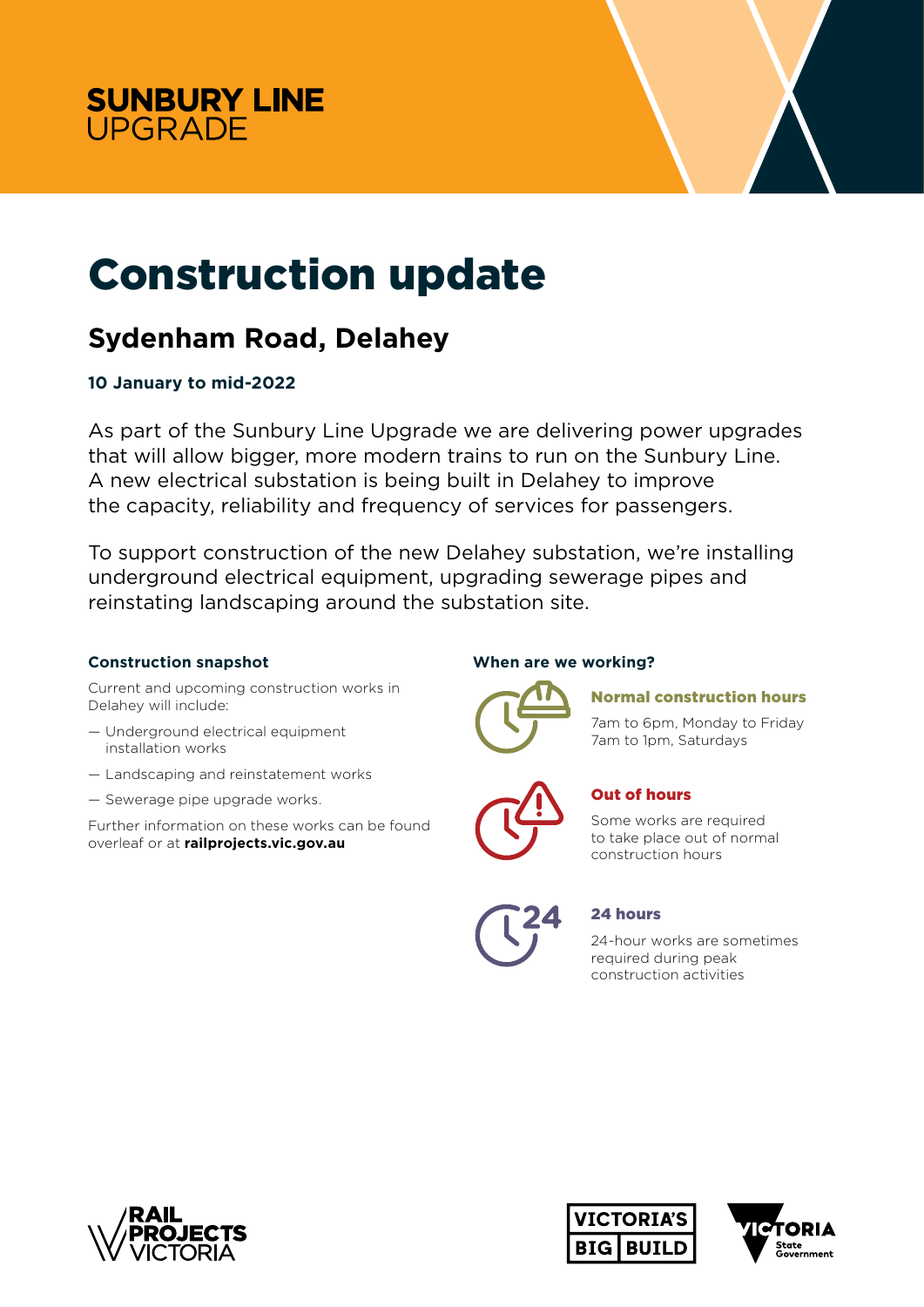# **Works in your area**

#### **Underground electrical equipment installation works**

*Monday 10 January to late-February 2022*

- Excavation works are required between Sydenham Road and the rail corridor to enable upgrades to underground power cabling and electrical supply equipment
- Using excavators and non-destructive drilling (NDD) to dig underground and install electrical equipment in excavated trenches that will service the new substation building.

#### **What to be aware of**

- These works are expected to generate medium to high levels of noise and dust
- Minor vegetation removal works will take place to facilitate these works. No trees are expected to require removal
- There will be an increase in construction vehicles accessing Sydenham Road. Traffic controllers will be present at times to assist with vehicle. pedestrian and cyclist movements around the area
- Ground conditions in the local area contain basalt rock which, if encountered, will need to be broken to facilitate these works
- Some of the works will be undertaken out of hours on Saturdays between 1pm and 5pm. Construction activities that generate lower levels of noise will be undertaken during this time.

#### **Landscaping and reinstatement works**

*10 January to Late March 2022*

- Planting of native grasses around the new substation
- Footpaths, gutters and substation fencing will be installed on Sydenham Road.

#### **What to be aware of**

- These works are expected to generate low levels of noise and dust
- Planting around the site will prioritise the reinstatement of native grasses, integrating the substation with the surrounding environment
- Concrete mixers will be on-site at times to allow concrete pouring for the new footpath and gutter.

#### **Sewerage pipe upgrade works**

*March to April 2022*

- Sewerage pipe upgrade works are required to connect the new Sydenham Road substation with the nearby sewer connection point on McNicholl Way
- Using excavators, non-destructive drilling (NDD) and boring machines to dig underground and install drainage pipes that will service the new substation building
- Underground boring works will take place from the pedestrian crossing on Sydenham Road and travel underneath McNicholl Way
- Excavation works will be required on Sydenham Road and McNicholl Way to create launch and retrieval shafts for the underground boring machinery.

#### **What to be aware of**

- These works are expected to generate high levels of noise and dust and medium levels of vibration
- The pedestrian crossing between Sydenham Road and Lady Nelson Way will be temporarily closed
- Ground conditions in the local area contain basalt rock which, if encountered, will need to be broken to facilitate these works
- There will be an increase in construction vehicles accessing Sydenham Road. Traffic controllers will be present at times to assist with vehicle, pedestrian and cyclist movements around the area
- More details about these works will be provided closer to the date.



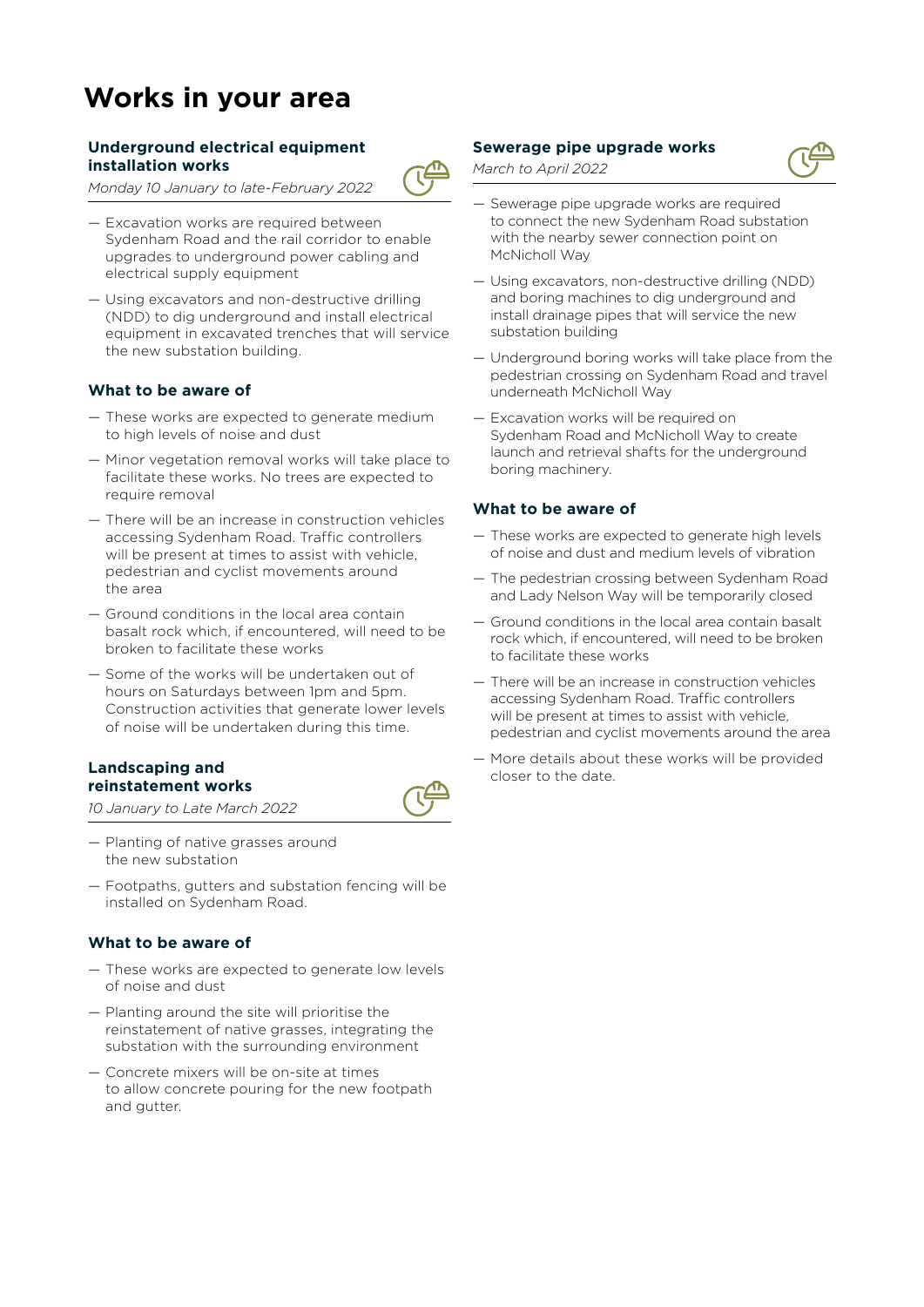